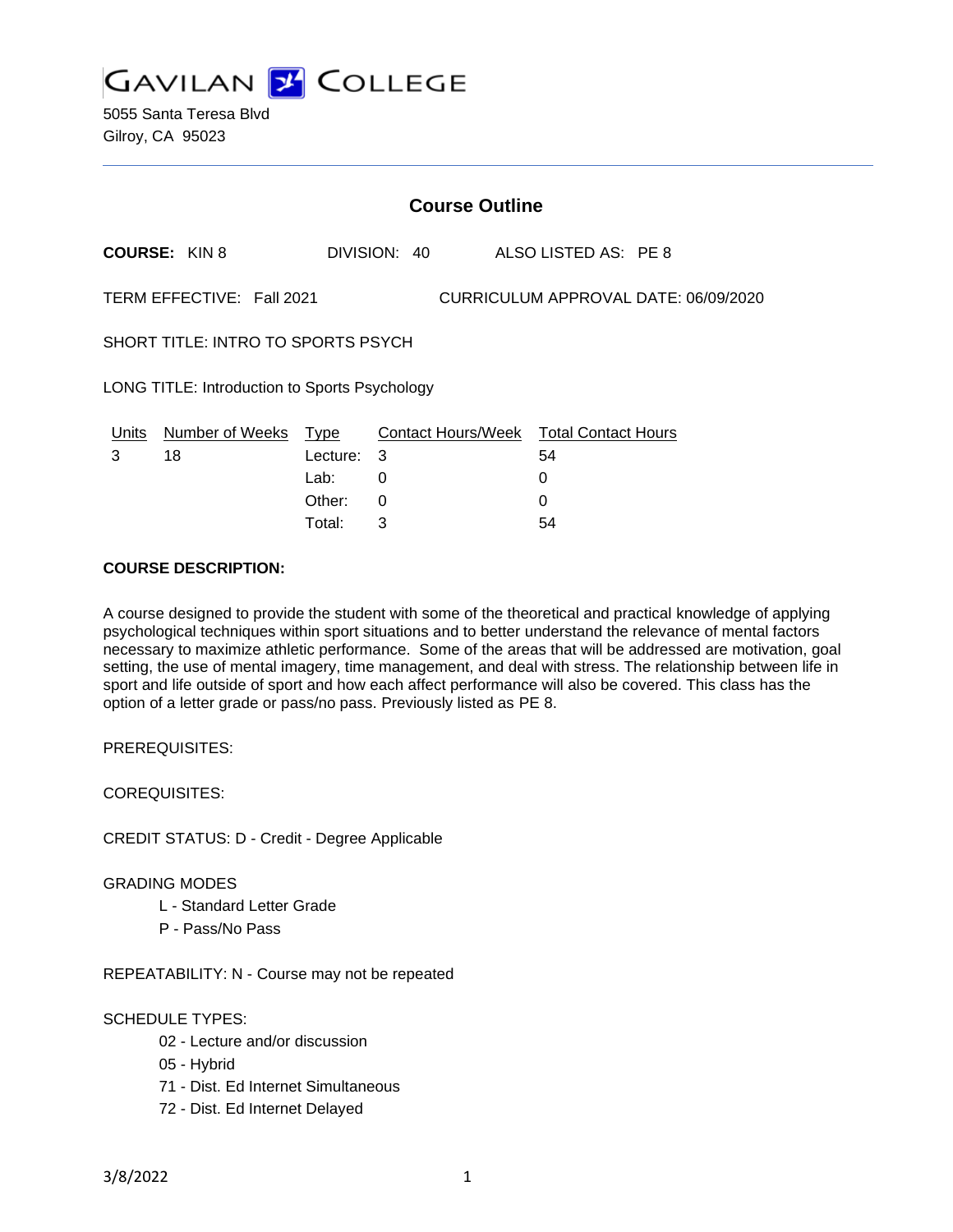## **STUDENT LEARNING OUTCOMES:**

By the end of this course, a student should:

1. Explore the philosophy and foundational beliefs necessary to acquire the skills and knowledge needed to help reach peak performance.

2. Describe ways to build a motivated, committed, and cohesive team.

3. Apply the principles and theory from Sports Psychology to mental skills training for performance enhancement.

## **COURSE OBJECTIVES:**

By the end of this course, a student should:

1. Explain the importance of studying the psychology of young athletes, define aggression and explain the main causes of where aggression comes from, explain the importance of studying character development and sportsmanship.

2. Describe how anxiety/fear of failure and success, arousal, burnout, and injury may affect an athletes' performance.

3. Explain how competition is affected by teamwork and participant cooperation, and how the roles of leadership and communication within the group affect success. Apply these concepts in analysis of their interviews of athletes on teamwork and cooperation.

4. Apply the discussed psychological skills to their own situations, sport/exercise/etc.

5. Discuss the personal and situational variables that help them understand the structure of personality and identify their role in personality, understanding motivation and its relationship to competition, and the process of goal setting to improve motivation and overall personality.

# **CONTENT, STUDENT PERFORMANCE OBJECTIVES, OUT-OF-CLASS ASSIGNMENTS**

Curriculum Approval Date: 06/09/2020

#### 10 Hours

Content: Introduction to sports psychology and orientation, including course syllabus. Presentations on history of sports psychology, personality, motivation, and goal setting. Discussion on how these topics affect performance.

#### 10 Hours

Content: Introduction and lecture/discussion on using psychological strategies to improve performance and sport and exercise. Lectures and discussion on the history, effectiveness, and implementation of psychological skills training, effects of arousal on performance, mental imagery usage, concentration and self-confidence. Quiz.

#### 10 Hours

Content: Lecture/discussion/presentations on defining and creating cohesive and cooperative teamwork. Exploring studies on competition while understanding group and team dynamics. Exploring concepts such as group cohesion, leadership, and effective, communication.

#### 9 Hours

Content: Lectures on coping with obstacles that may develop when accomplishing goals. Topics may include: negative aspects of arousal, anxiety/fear of failure and success, psychology effects of injury and burnout. Midterm.

#### 9 Hours

Content: Lecture and discussions on facilitating psychological growth and development. Students will look at reasons for participation and non-participation in sport, effectiveness and non-effectiveness of coaching techniques, reasons and effects of aggression in sport, and the process of developing character and good sportsmanship.

#### 4 Hours

Content: Presentations of projects and final review.

2 Hours

Written final.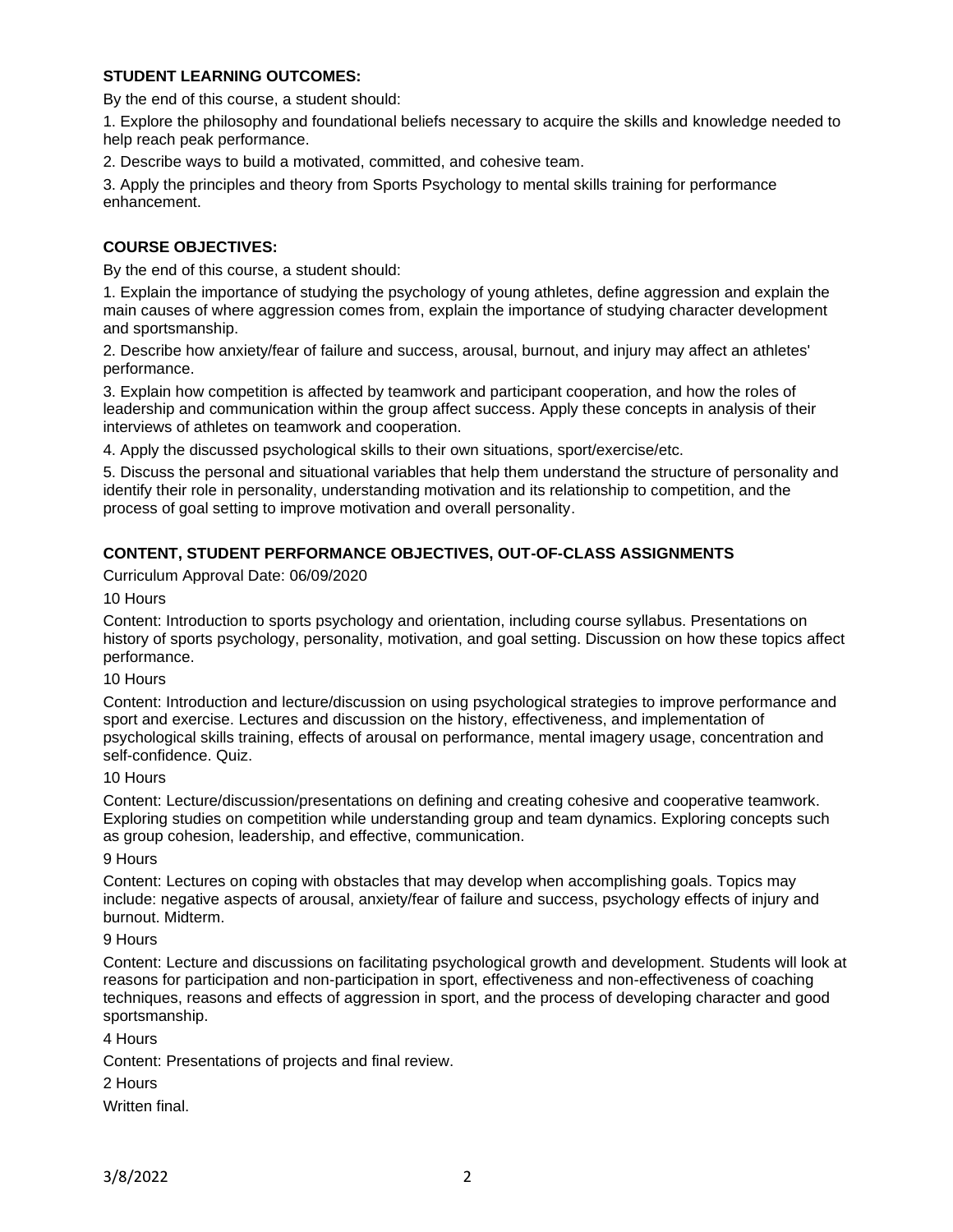## **METHODS OF INSTRUCTION:**

lecture, discussion, multimedia presentations, collaborative learning

#### **OUT OF CLASS ASSIGNMENTS:**

Required Outside Hours 20 Assignment Description HW: Read appropriate chapters in the textbook. Complete assigned homework on history of sports psychology, personality, motivation, and goal setting.

Required Outside Hours 20

Assignment Description

Read related chapters in textbook. Complete project on developing a mental imagery program. Research material for term paper.

Required Outside Hours 20

Assignment Description

HW: Read chapters in textbook relating to topics. Complete written assignment, which may include interviewing current or former athletes on concepts related to teamwork and competition.

Required Outside Hours 18 Assignment Description Read appropriate chapters in the textbook. Work on term paper.

Required Outside Hours 18

Assignment Description

Read related chapters in the textbook. Complete current event project. Continue working on term paper. Start research for presentation.

Required Outside Hours 12 Assignment Description Complete projects, prepare presentation. Review for final.

#### **METHODS OF EVALUATION:**

Writing assignments Evaluation Percent 40 Evaluation Description Percent range of total grade: 25% to 40% Written Homework; Reading Reports; Term or Other Papers

Problem-solving assignments Evaluation Percent 30 Evaluation Description Percent range of total grade: 25% to 30% Field Work; Quizzes; Exams; Homework; Projects

Objective examinations Evaluation Percent 30 Evaluation Description Percent range of total grade: 25% to 50% Multiple Choice; True/False; Matching Items; Completion